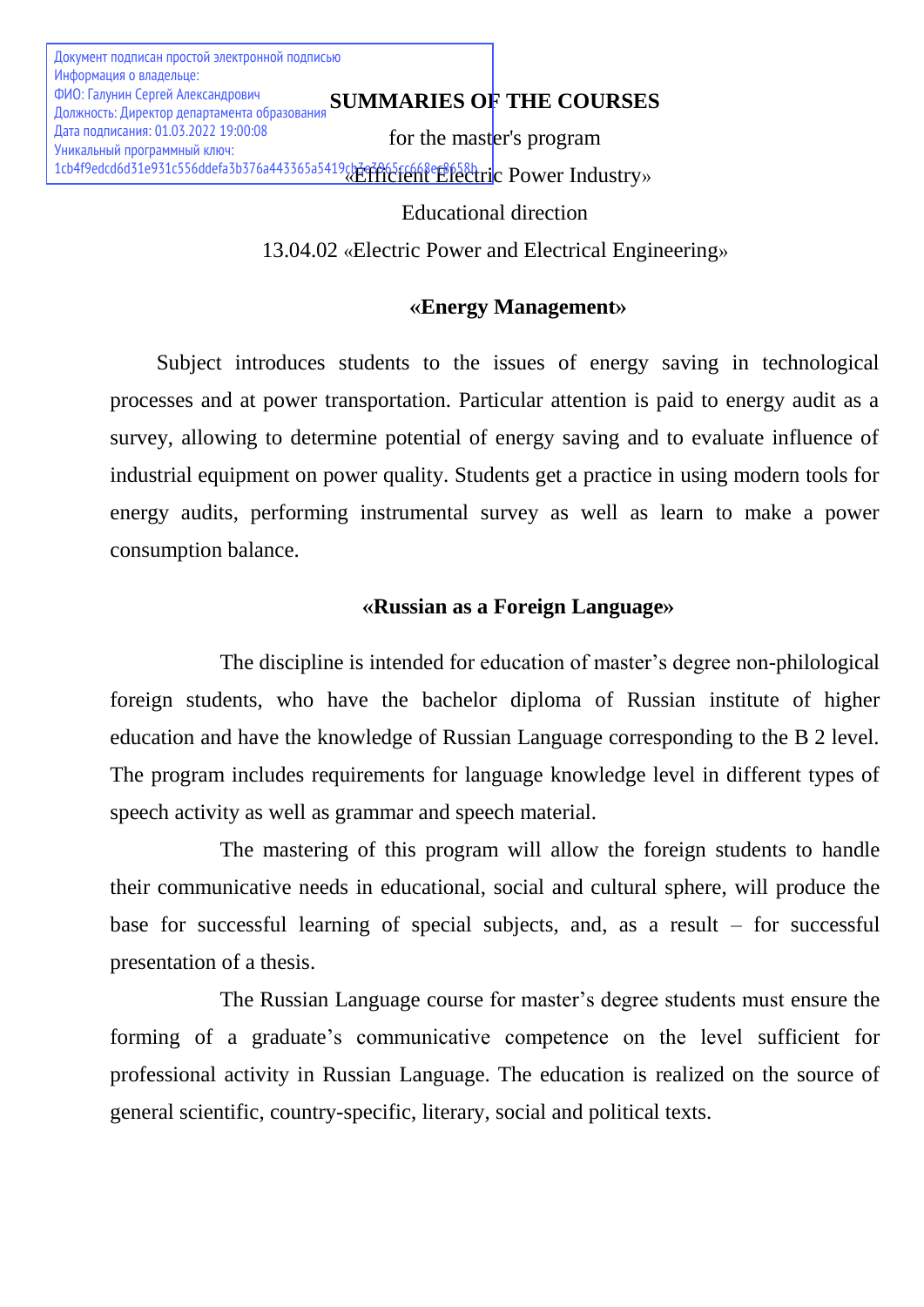#### **«Foreign Language»**

The purpose of the course «Foreign language» - training in practical knowledge of a foreign language (English, German, French), the criterion of which is the ability to use the most common language means in the main types of speech activity: speaking, listening, reading and writing. The aim of the course is to master the ability to maintain communication in most situations that may arise in everyday and professional activities. The structure of the course is divided into the following aspects (modules): speaking practice and listening, reading, writing practice, translation practice and practical grammar. Modules differ in topics and lexical composition of educational and informational materials. Systematic improvement of all four language skills and basic grammatical topics is provided.

#### **«Social Communication in Professional Environment»**

The main objective of the course is to develop the ability of students to critical analysis of specific communicative practices and situations of interpersonal interaction and also management skills of communicative behavior in the business interaction. Specific topics are focused on basic communication skills in a business environment, techniques of group management and of making group decisions, the rules of business written communication and business telephone communication.

## **«History of Science and Technology in the Field of Technical System»**

The course is devoted to the study of a new physical phenomena discovery, new scientific theories and laws forming, basic ideas and technical solutions appearance in the field of electrical engineering, electro mechanics and control, which formed the automatic control science. Main stages in the history of the control theory and technology are overviewed. The discipline includes also the acquaintance with the history of St. Petersburg Electrotechnical University "LETI" and its main scientific schools.

2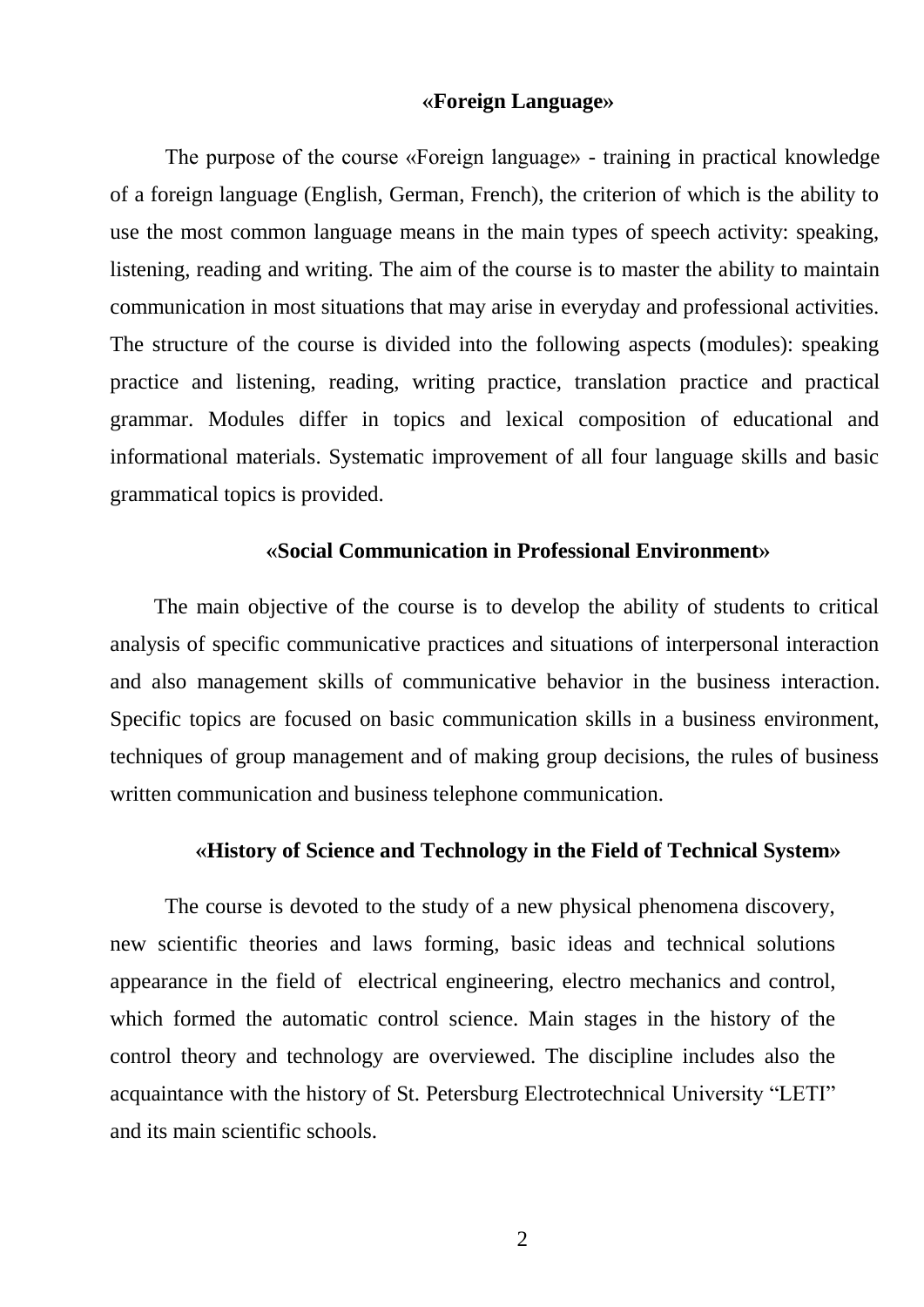#### **«Energy Saving and Quality of Electric Energy in Power Systems»**

Subject introduces students to the issues of energy saving in technological processes and at power transportation. Particular attention is paid to energy audit as a survey, allowing to determine potential of energy saving and to evaluate influence of industrial equipment on power quality. Students get a practice in using modern tools for energy audits, performing instrumental survey as well as learn to make a power consumption balance.

#### **«Information Support in the Electric Power Industry»**

Information support in electric power industry is considered, namely: classification, purpose, information support primary elements. Students learn databases, as an information system bottom. In the course of discipline are acquainted with information displays.

#### **«Power Converters»**

Calculation and design of the modern transforming devices on the basis of force electronic semiconductor elements is considered, namely: classification, assignment, main circuitry solutions of devices of force electronics; force semiconductor items and transformers as controls operation modes, protection and regulations of parameters of electrotechnical and electrical power systems; the physical phenomena in semiconductor items and bases of the theory of semiconductor items; principle of operation of the modern force semiconductor items, features of their construction; design methods, tests and simulations of force transforming devices.

### **«Alternative Energy»**

The discipline introduces students to the functioning and use of alternative energy sources. The current state, examples of implementation and prospects of using wind, solar, geothermal waters, secondary energy resources, fuel cells and other alternative energy sources in Russia and abroad are considered.

3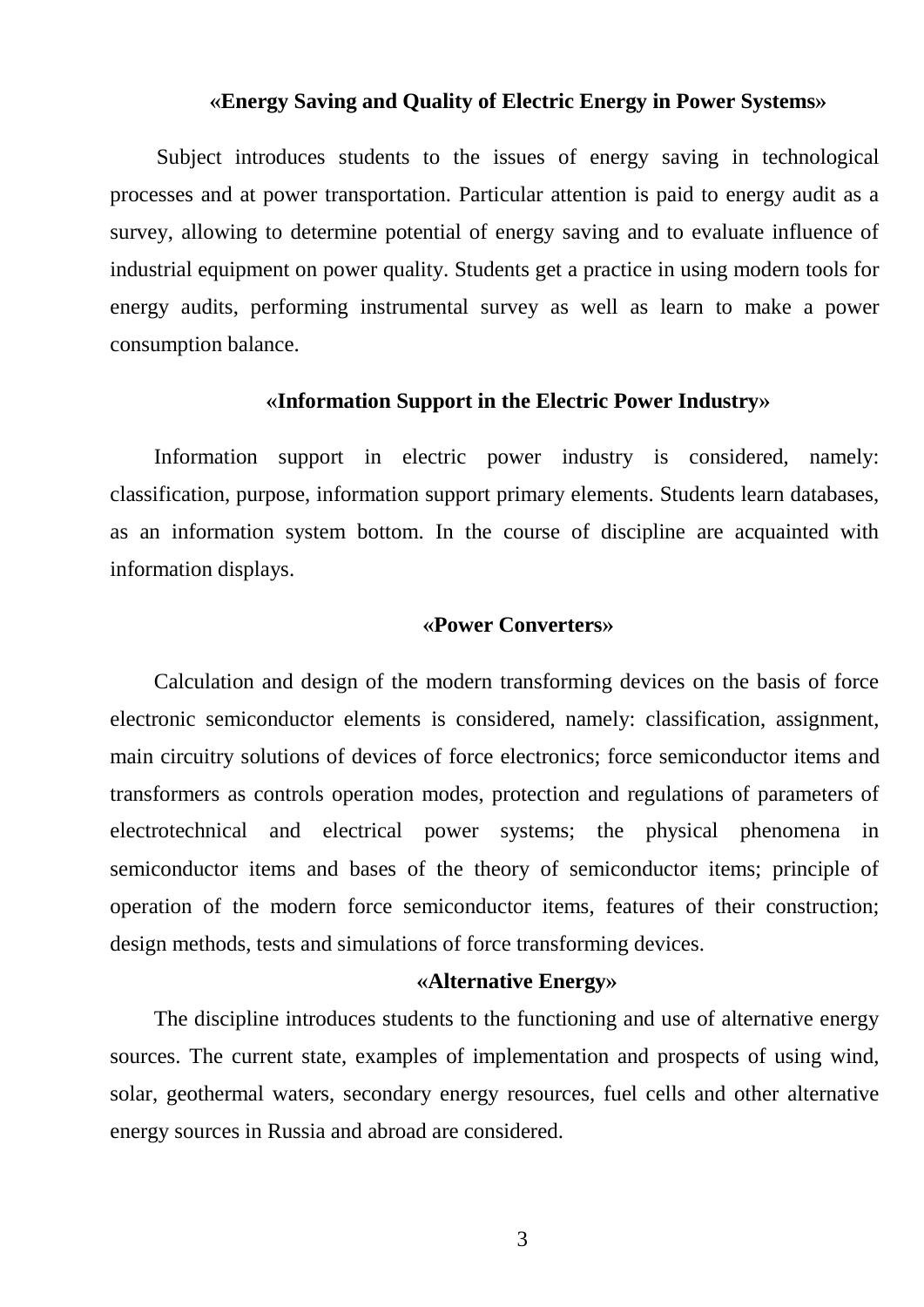#### **«Efficient Industrial Installations»**

The discipline introduces students to the issues of the use of electric heating in the industry; with technologies and devices for heating, heat treatment and metal melting; with structural materials used in design and features of heating and melting units for ferrous and non-ferrous metals.

#### **«Systems of Ensuring the Safety for Technical Control Devises»**

Discipline is devoted to study the general technical aspects of complex safety, which contain concept, principles of design and construction, which can be used for all technical control systems. Primary attention is paid to the requirements for the tests according to the standards of safety at the all stages of the life cycle. Special features of control systems are examined from the potential danger point of view, created by electric current, fire and explosion, electromagnetic fields, mechanical, climatic actions and human factors.

#### **«Renewable Energy Automation Stations»**

Account and engineering of the modern stations of renewable energy is considered, namely: classification, purpose, the basic circuitry decisions of devices of solar stations; power semiconductor devices and reformers, as controls operation modes, protections and adjustments of arguments; charge control units; charge batteries; design techniques, testing and simulations of stations of renewable energy.

#### **«Intelligent Control Systems for Renewable Energy Stations»**

Engineering of intellectual guidance systems by stations of renewable energy is considered, namely: classification, purpose, the basic circuitry decisions of devices of intellectual guidance systems of stations of renewable energy; controls operation modes, protections and adjustments of arguments.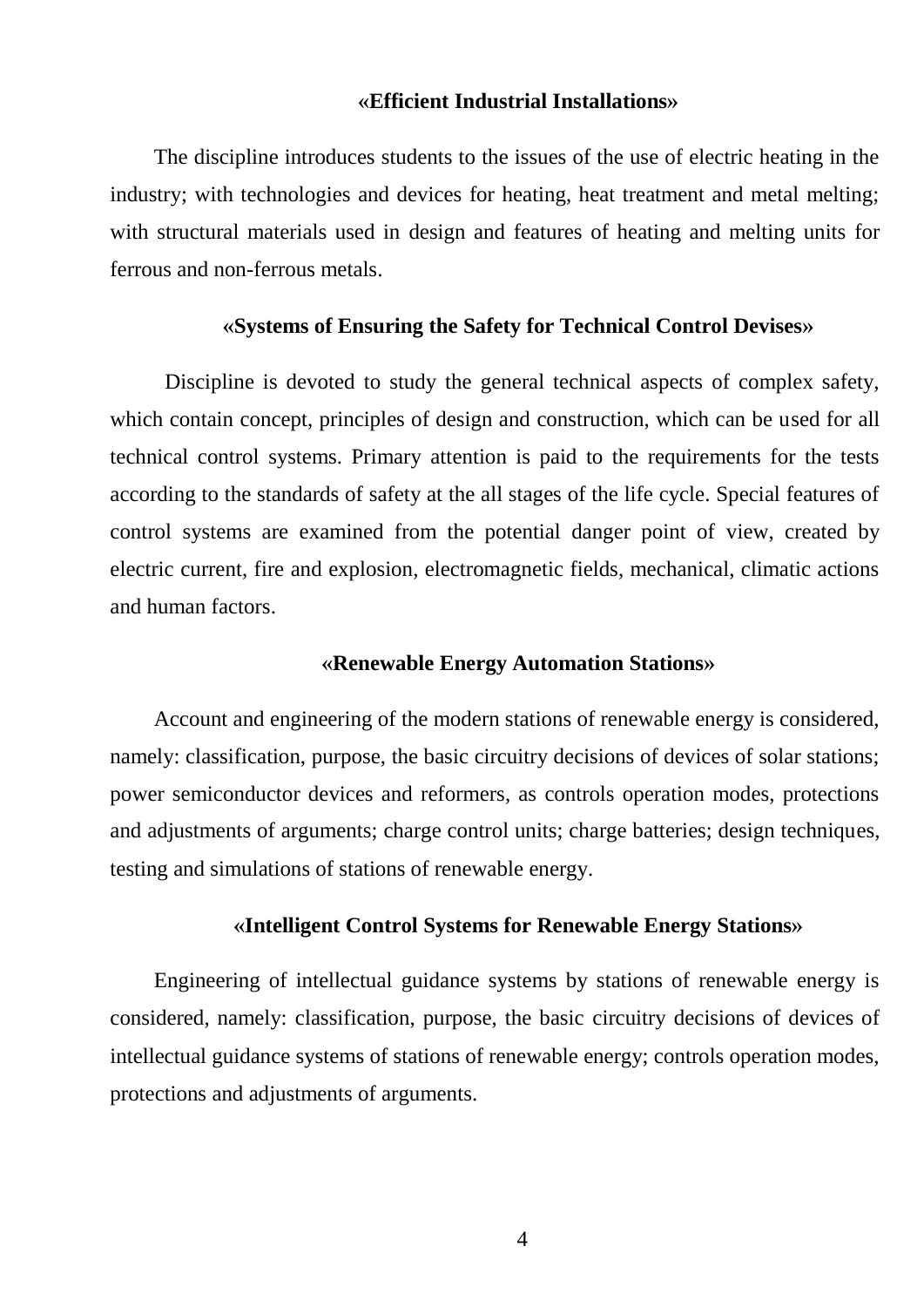#### **«Modeling of Processes in Power Industry»**

The discipline introduces students to methods of solving problems of mathematical physics. For the equations of thermal and electromagnetic fields are shown all stages of the problem solution, starting from the choice of solution method and ending with the creation of the program in algorithmic language. Considers the finite differential and finite element methods for solving differential equations. Also provides analytical and combined methods of solutions. Discusses the solution of inverse problems. On using the commercial package ANSYS provides a solution to problems of electromagnetic field and thermal conductivity for two-dimensional and three-dimensional case.

#### **«Modeling and Synthesis of Nonlinear Elements of Systems»**

The discipline introduces the basis of mathematical modeling and synthesis of nonlinear devices at the input/output mapping. Different forms of nonlinear models classified as multidimensional polynomials, regression models and neural networks are investigated. The comparative analysis of nonlinear models is performed. The methods and algorithms of model building by solving the problems of nonlinear device operator approximation in the root mean square norm, using the input and output signal sets are studied. The approximation problems are solved in time-, frequency-, s- and z-domain. The skills of various neural network synthesis in MATLAB are given. The examples of modeling and synthesis of nonlinear transformers, filters, compensators are represented.

## **«Mathematical Modeling of Objects and Automatic Control Systems»**

The discipline includes physical and mathematical bases of construction of models of objects and management systems, methodology of their research, the principles of creation and research models in interactive engineering software environments.

# **«Academic Internship (Introductory Internship)»**

**«Internship (Research Project)»**